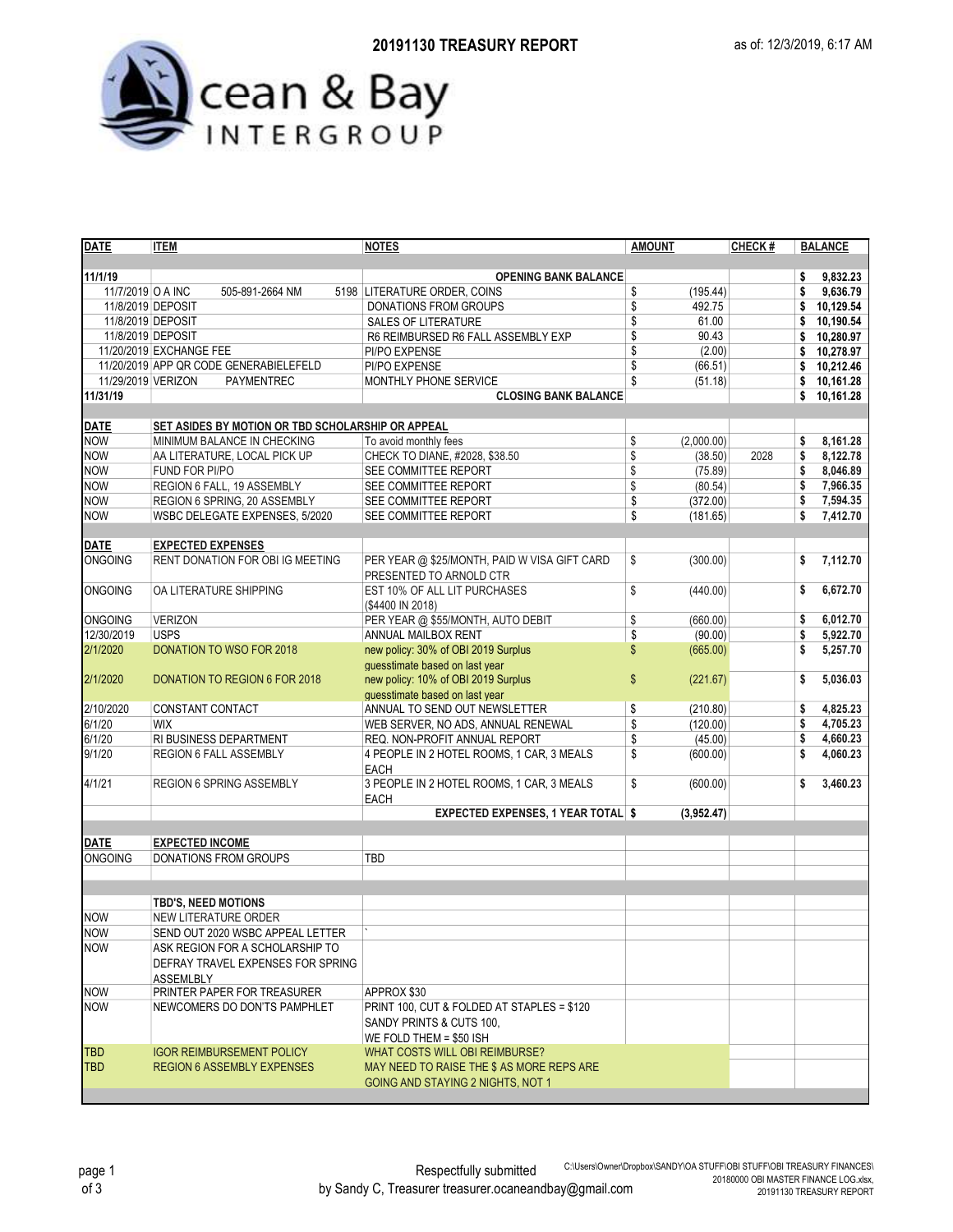## Cean & Bay

| <b>DATE</b> | <b>ITEM</b>                                                                | <b>NOTES</b>                   | <b>AMOUNT</b> |            |                                              | <b>BALANCE</b>         |
|-------------|----------------------------------------------------------------------------|--------------------------------|---------------|------------|----------------------------------------------|------------------------|
| 1/1/19      | <b>PIPO</b>                                                                |                                |               |            | <b>FUNDED BY MOTION 6/18 \$</b>              | 58.00                  |
| 1/31/19     | FUND FOR PI/PO                                                             | last funded by motion, 1/19    | \$            | 500.00     |                                              | \$<br>558.00           |
| 3/31/19     | <b>EXPENSE</b>                                                             | TBD. CHECK W JAY               | \$            | (48.76)    |                                              | \$<br>509.24           |
|             | <b>EXPENSE</b>                                                             | TBD, CHECK W JAY               | \$            | (122.38)   |                                              | \$<br>386.86           |
|             | <b>EXPENSE</b>                                                             | TBD, CHECK W JAY               | \$            | (2.06)     |                                              | \$<br>384.80           |
|             | <b>EXPENSE</b>                                                             | TBD, CHECK W JAY               | \$            | (68.80)    |                                              | \$<br>316.00           |
|             | 6/5/2019 DEPOSIT                                                           | REGION 6 GRANT FOR PI/PO       | \$            | 1,200.00   |                                              | \$<br>1,516.00         |
|             | O A INC                                                                    | PI/PO LITERATURE ORDER         |               |            |                                              | \$<br>1,138.00         |
|             | 8/19/2019 505-891-2664 NM<br>5198                                          |                                | \$            | (378.00)   |                                              |                        |
|             |                                                                            |                                |               |            |                                              |                        |
|             | O A INC                                                                    | PI/PO LITERATURE ORDER         |               |            |                                              | \$<br>370.80           |
|             | 8/19/2019 505-891-2664 NM<br>5198                                          |                                | \$            | (767.20)   |                                              |                        |
|             | 9/5/2019 DRI*PRINTING SERVI888-888-4211 CA                                 | PI/PO PRINTING ORDER           | \$            | (113.98)   |                                              | \$<br>256.82           |
|             | 10/10/2019 JAY GALLIGAN                                                    | TBD, CHECK W JAY               | \$            | (67.36)    |                                              | \$<br>189.46           |
|             | (TOTAL FOR CK #2027 = 264.20)                                              |                                |               |            |                                              |                        |
|             | 10/10/2019 JAY GALLIGAN                                                    | PI/PO REIMBURSE JAY FOR        | \$            | (196.84)   |                                              | \$<br>(7.38)           |
|             | (TOTAL FOR CK #2027 = 264.20)                                              | LABELS & ACRYLIC DISPLAYS      |               |            |                                              |                        |
|             | 11/20/2019 EXCHANGE FEE                                                    | PI/PO EXPENSE                  | \$            | (2.00)     |                                              | \$<br>(9.38)           |
|             | 11/20/2019 APP QR CODE GENERABIELEFELD                                     | PI/PO EXPENSE                  | \$            | (66.51)    |                                              | \$<br>(75.89)          |
| 1/1/19      | <b>PIPO</b>                                                                | <b>TOTAL EXPENSES, EXCL \$</b> |               | (1,833.89) | <b>REMAINING FUNDS \$</b>                    | (75.89)                |
|             |                                                                            | <b>SCHOLARSHIP</b>             |               |            | (NEED MOTION, AND OR<br>2020 R6 SCHOLARSHIP) |                        |
|             |                                                                            |                                |               |            | <b>SET ASIDE \$</b>                          |                        |
| 1/1/19      | <b>REGION 6 FALL ASSEMBLY 2019</b><br>9/23/2019 DENNY'S #9394 Albany<br>NY | 5198 REGION 6 FALL ASSEMBLY    | \$            |            |                                              | \$<br>600.00<br>571.51 |
|             |                                                                            | <b>EXPENSE</b>                 |               | (28.49)    |                                              |                        |
|             |                                                                            |                                |               |            |                                              |                        |
|             | 9/23/2019 RED LION ALBANY ALBANY<br><b>NY</b>                              | 9 KARA/SANDY HOTEL ROOM, 2     | \$            | (225.72)   |                                              | \$<br>345.79           |
|             |                                                                            | <b>NIGHTS</b>                  |               |            |                                              |                        |
|             | <b>NY</b><br>9/23/2019 WHOLEFDS ABN #10 1ALBANY                            | <b>MEALS</b>                   | \$            | (7.57)     |                                              | \$<br>338.22           |
|             | 9/23/2019 RED LION ALBANY ALBANY<br>NY                                     | 5 MEALS                        | \$            | (7.56)     |                                              | \$<br>330.66           |
|             | <b>NY</b><br>9/23/2019 CHILI'S COLONIE COLONIE                             | 51 MEALS                       | \$            | (44.02)    |                                              | \$<br>286.64           |
|             | 10/3/2019 SANDY CURRY                                                      | R6 FALL ASSEMBLY REIMBURSE     | \$            | (139.18)   | 2026 \$                                      | 147.46                 |
|             |                                                                            | SANDY FOR MILEAGE. TOLLS       |               |            |                                              |                        |
|             | 10/10/2019 JAY GALLIGAN (TOTAL FOR CK #2027 =                              | R6 FALL ASSEMBLY REIMBURSE     | \$            | (10.00)    | 2027 \$                                      | 137.46                 |
|             | 264.20)                                                                    | JAY FOR LUNCH TICKET           |               |            |                                              |                        |
|             |                                                                            |                                |               |            |                                              |                        |
|             | 10/16/2019 CHUCK FARMER                                                    | R6 FALL ASSEMBLY REIMBURSE     | \$            | (56.43)    | 2025 \$                                      | 81.03                  |
|             |                                                                            | CHUCK FOR JAY HOTEL ROOM, 1    |               |            |                                              |                        |
|             |                                                                            | <b>NIGHT</b>                   |               |            |                                              |                        |
| 12/3/19     | <b>REGION 6</b>                                                            | REIMBURSE OBI FOR KARA SAT     | \$            | 90.43      |                                              | \$<br>171.46           |
|             |                                                                            | NIGHT HOTEL, PARTIAL MILEAGE   |               |            |                                              |                        |
| 12/3/19     | <b>DIANE COSTA</b>                                                         | REIMBURSE MILEAGE, HOTEL 1     | \$            | (252.00)   | tbd, need Diane's Expense \$                 | (80.54)                |
|             |                                                                            | <b>NIGHT</b>                   |               |            | Report                                       |                        |
|             | <b>REGION 6 FALL ASSEMBLY 2019</b>                                         | <b>TOTAL EXPENSES &amp; \$</b> |               | (680.54)   | <b>REMAINING FUNDS \$</b>                    | (80.54)                |
|             |                                                                            | <b>REIMBURSEMENTS</b>          |               |            | (NEED MOTION)                                |                        |
|             |                                                                            |                                |               |            |                                              |                        |
| 1/1/19      | <b>REGION 6 SPRING ASSEMBLY 2020</b>                                       |                                |               |            | SET ASIDE \$                                 | 600.00                 |
| 1/1/20      | REGION 6 SPRING ASSEMBLY                                                   | ASK REGION FOR A SCHOLARSHIP   |               |            |                                              | \$<br>600.00           |
|             |                                                                            | TO DEFRAY TRAVEL EXPENSES?     |               |            |                                              |                        |
|             |                                                                            |                                |               |            |                                              |                        |
| 4/1/20      | REGION 6 SPRING ASSEMBLY                                                   | HOTEL ROOM # 1, 2 NIGHTS       | \$            | (226.00)   |                                              | \$<br>374.00           |
| 4/1/20      | <b>REGION 6 SPRING ASSEMBLY</b>                                            | HOTEL ROOM # 2. 2 NIGHTS       | \$            | (226.00)   |                                              | \$<br>148.00           |
|             |                                                                            |                                |               |            |                                              |                        |
| 4/1/20      | REGION 6 SPRING ASSEMBLY                                                   | MILEAGE. TOLLS CAR #1          | \$            | (140.00)   |                                              | \$<br>8.00             |
| 4/1/20      | <b>REGION 6 SPRING ASSEMBLY</b>                                            | MILEAGE, TOLLS CAR #2          | \$            | (140.00)   |                                              | \$<br>(132.00)         |
| 4/1/20      | <b>REGION 6 SPRING ASSEMBLY</b>                                            | LUNCH SATURDAY AT HOTEL, 4     | \$            | (40.00)    |                                              | \$<br>(172.00)         |
|             |                                                                            | PEOPLE                         |               |            |                                              |                        |
| 4/1/20      | <b>REGION 6 SPRING ASSEMBLY</b>                                            | SOME OF KARA'S EXPENSES        | \$            | 100.00     |                                              | \$<br>(72.00)          |
|             |                                                                            | REIMBURSED BY R6               |               |            |                                              |                        |
| 4/1/20      | REGION 6 SPRING ASSEMBLY                                                   | FRI DINNER, SAT BFAST, SAT     | \$            | (300.00)   |                                              | \$<br>(372.00)         |
|             |                                                                            | DINNER, SUN BFAST, 4 PEOPLE    |               |            |                                              |                        |
|             | <b>REGION 6 SPRING ASSEMBLY 2020</b>                                       | TOTAL EXPENSES, EXCL \$        |               | (972.00)   | <b>REMAINING FUNDS \$</b>                    | (372.00)               |
|             |                                                                            |                                |               |            |                                              |                        |
|             |                                                                            | <b>SCHOLARSHIP</b>             |               |            | (R6 SCHOLARSHIP OR                           |                        |
|             |                                                                            |                                |               |            | <b>NEEDS MOTION)</b>                         |                        |
|             |                                                                            |                                |               |            |                                              |                        |
| 1/1/19      | <b>WSBC 2020</b>                                                           |                                |               |            | <b>BALANCE FROM LAST \$</b>                  | 367.35                 |
|             |                                                                            |                                |               |            | <b>YEAR'S APPEAL</b>                         |                        |
| 1/1/2020    | WSBC SCHOLARSHIP FROM REGION 6                                             | AWARD CONFIRMED BY EMAIL       | \$            | 1,000.00   |                                              | \$<br>1,367.35         |
|             |                                                                            | FROM R6, 10/24/19, EXPENSE     |               |            |                                              |                        |
|             |                                                                            | REPORT DUE 5/2/20 TO REGION 6  |               |            |                                              |                        |
|             |                                                                            | AFTER WSBC                     |               |            |                                              |                        |
| 1/1/2020    | <b>AIRFARE</b>                                                             | SOUTHWEST FLIGHT, \$TBD        | \$            | (600.00)   |                                              | \$<br>767.35           |
| 1/1/2020    | TRAVEL INSURANCE                                                           | REQUIRED BY REGION 6           | \$            | (50.00)    |                                              | \$<br>717.35           |
| 1/1/2020    | <b>REG FEE</b>                                                             | SEND IN TO OA                  | \$            | (149.00)   |                                              | \$<br>568.35           |
| 1/1/2020    | <b>HOTEL</b>                                                               | <b>EMBASSY SUITES</b>          | \$            | (600.00)   |                                              | \$<br>(31.65)          |
| 1/1/2020    | ADDL EXPENSES                                                              | MEALS, SUPPLIES, CABS          | \$            | (150.00)   |                                              | \$<br>(181.65)         |
|             | <b>WSBC 2020</b>                                                           | <b>TOTAL EXPENSES, EXCL</b>    | \$            |            | <b>REMAINING FUNDS \$</b>                    |                        |
|             |                                                                            |                                |               | (1,549.00) |                                              | (181.65)               |
|             |                                                                            | <b>SCHOLARSHIP</b>             |               |            | (2020 APPEAL LETTER)                         |                        |